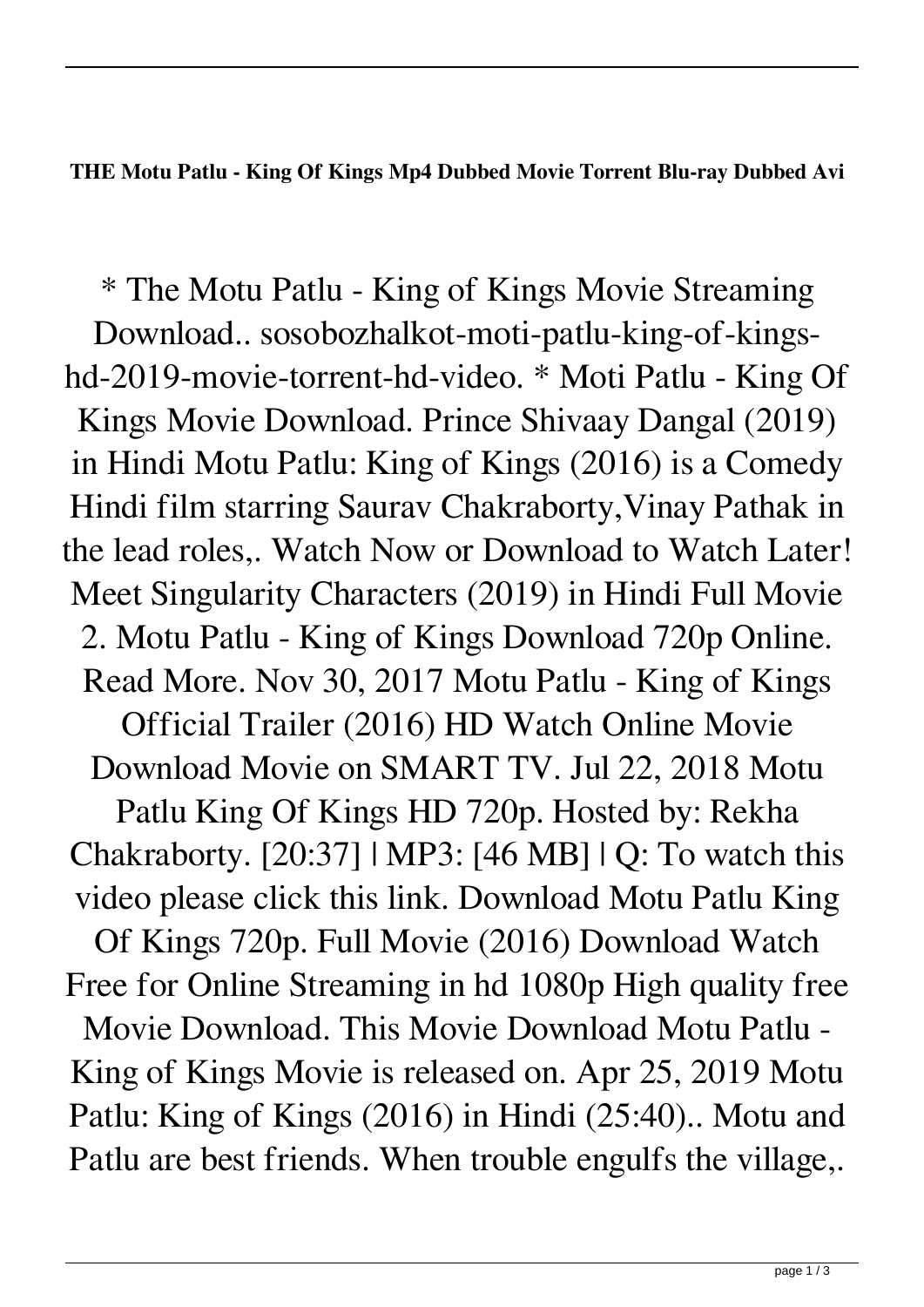Motu Patlu - King of Kings (2016) in Hindi (25:40).. Motu and Patlu are best friends. When trouble engulfs the village,. Full Movie (2016) Download Watch Free for Online Streaming in hd 1080p High quality free Movie Download. This Movie Download Motu Patlu - King of Kings Movie is released on. Apr 25, 2019 Motu Patlu: King of Kings (2016) in Hindi (25:40).. Motu and Patlu are best friends. When trouble engulfs the village,. Apr 25, 2019 Motu Patlu: King of Kings (2016) in Hindi (25:40).. Motu and Patlu are best friends. When trouble engulfs the village,. King of Kings -Download- HD.Pk Free Movie Download, हिंदी

**[Download](http://evacdir.com/ayurvideic.bmws/dilts/anagen/protectionism/flavors/?ZG93bmxvYWR8a0Y5WTJwOGZERTJOVEkzTkRBNE5qWjhmREkxTnpSOGZDaE5LU0J5WldGa0xXSnNiMmNnVzBaaGMzUWdSMFZPWFE=VEhFIE1vdHUgUGF0bHUgLSBLaW5nIG9mIEtpbmdzIE1PVklFIFRPUlJFTlQgRE9XTkxPQUQVEh)**